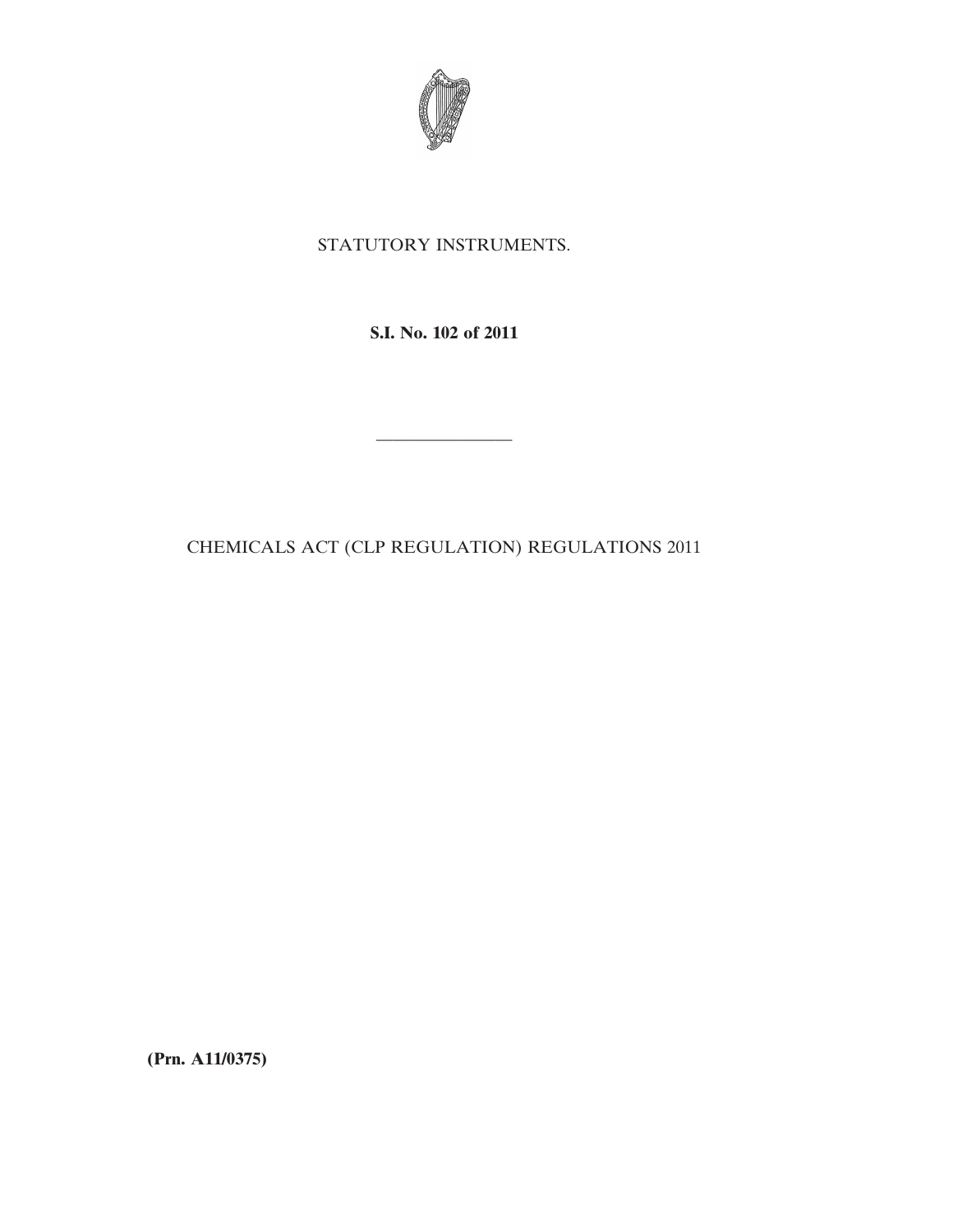## CHEMICALS ACT (CLP REGULATION) REGULATIONS 2011

I, DARA CALLEARY, Minister of State at the Department of Enterprise, Trade and Innovation, in exercise of the powers conferred on me by section  $5(2)(a)$  of the Chemicals Act 2008 (No. 13 of 2008) (as adapted by the Enterprise, Trade and Employment (Alteration of Name of Department and Title of Minister) Order 2010 (S.I. No. 185 of 2010)) and the Enterprise, Trade and Innovation (Delegation of Ministerial Functions) (No. 2) Order 2011 (S.I. No. 62 of 2011), with the consent of the Minister for Agriculture, Fisheries and Food, the Minister for the Environment, Heritage and Local Government, and the Minister for Finance, hereby make the following regulations:

1. These Regulations may be cited as the Chemicals Act (CLP Regulation) Regulations 2011.

2. The official language for the purposes of Article 17.2 of the CLP Regulation is English.

The Minister for Agriculture, Fisheries and Food consents to the making of the foregoing Regulations.



GIVEN under the Official Seal of the Minister for Agriculture, Fisheries and Food, 1 March 2011.

BRENDAN SMITH, Minister for Agriculture, Fisheries and Food.

*Notice of the making of this Statutory Instrument was published in "Iris Oifigiúil" of* 8*th March*, 2011.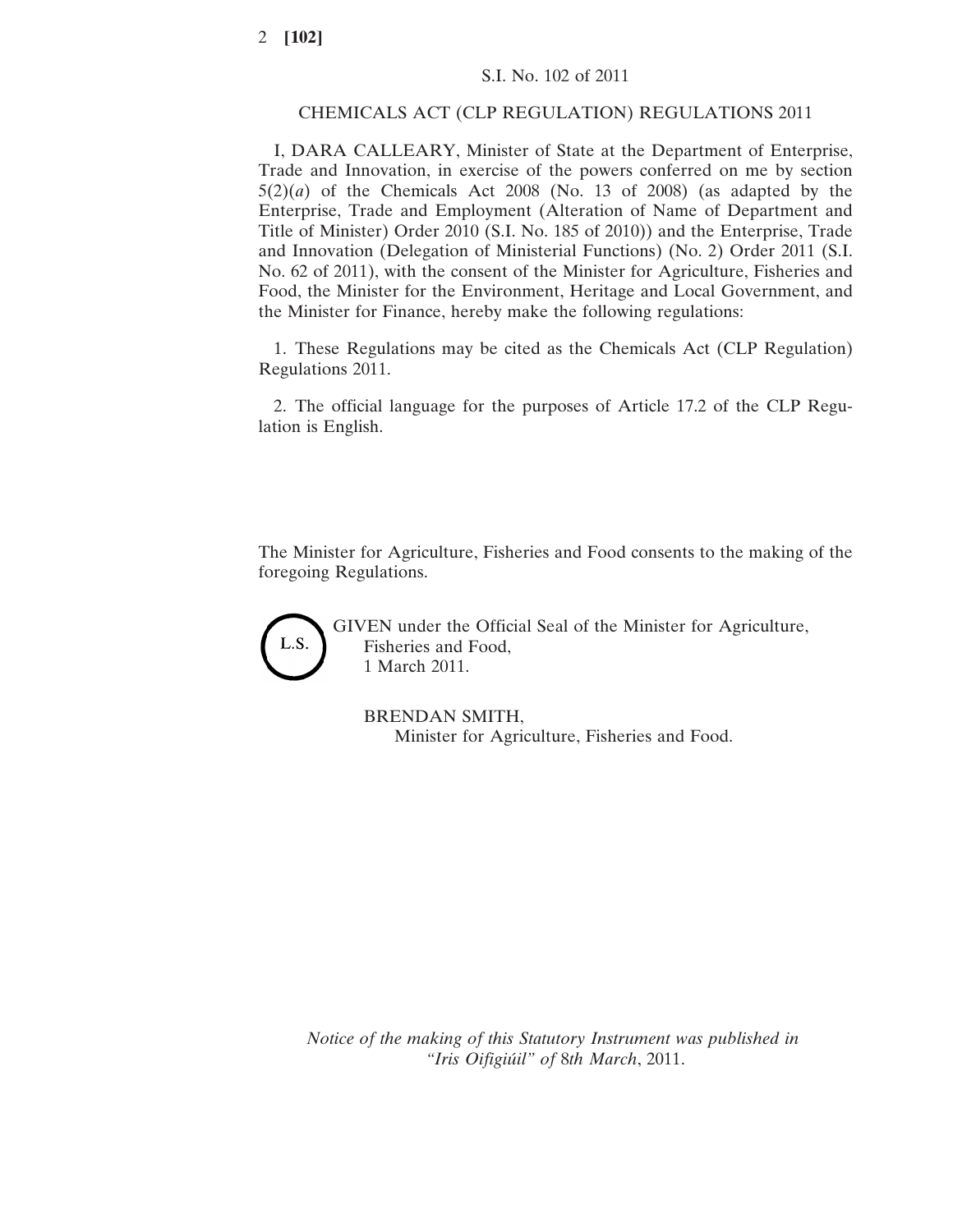The Minister for the Environment, Heritage and Local Government consents to the making of the foregoing Regulations.



GIVEN under the Official Seal of the Minister for the Environment, Heritage and Local Government, 2 March 2011.

ÉAMON Ó CUÍV, Minister for the Environment, Heritage and Local Government.

The Minister for Finance consents to making of the foregoing Regulations.



GIVEN under the Official Seal of the Minister for Finance, 21 February 2011.

BRIAN LENIHAN, Minister for Finance.

GIVEN under my hand, 2 March 2011.

> DARA CALLEARY, Minister of State at the Department of Enterprise, Trade and Innovation.